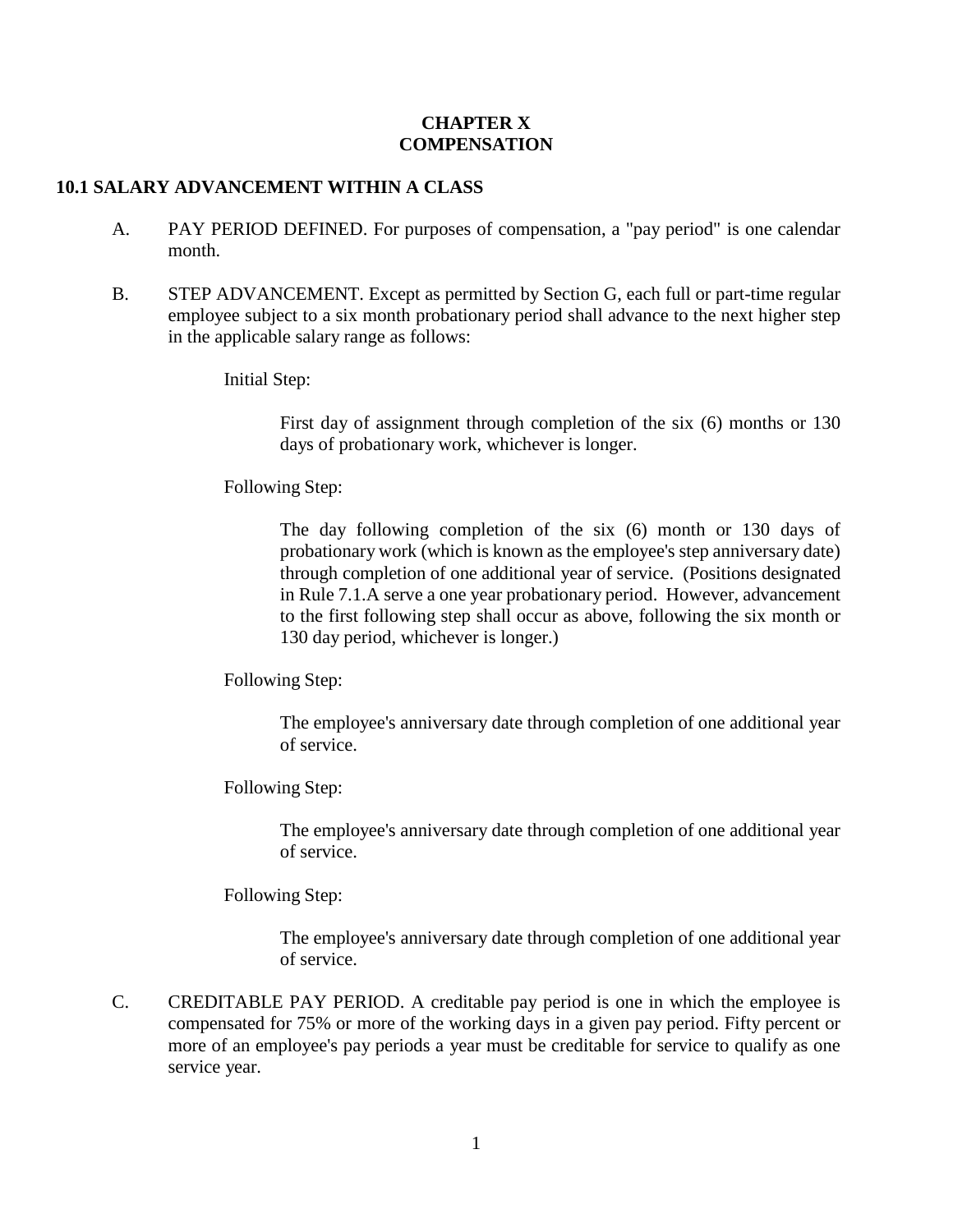- D. YEAR OF SERVICE. For computing "year of service" for compensation purposes, the yearly basis upon which employees are elected shall be used.
- E. LEAVE OF ABSENCE. Employees on leave of absence to attend school for the purpose of improving their efficiency in the work for which they are employed by the Board of Education, as determined by the Department Head under whom the employees serve, shall be permitted to include such time toward qualifying for advancement to the next higher step in the salary range upon return to active service.
- F. SALARY ON REINSTATEMENT. Any employee who is reinstated following resignation or reemployed following a layoff for lack of work or lack of funds to a position in the same class in which he had acquired status, under the provisions of Rule 9.3 within 39 months from the last day of paid employment, shall receive the same step in the salary range as at the time of resignation or displacement, provided such salary shall not exceed the maximum salary step for the class to which he shall be assigned.

Reference: California Education Code 45309

- G. EMPLOYMENT AT ADVANCED RATE. New employees shall normally be hired at the first step in the salary range for the class. New employees who exceed the minimum qualifications for the class in which they are selected may be employed at higher steps in the salary range by special action of the Board of Education. Factors that shall be considered in determining advanced salary step placement are recruitment difficulty and exceptional or unique qualifications. Salary history may be considered in determining an advanced salary step placement if the candidate voluntarily discloses the information without prompting.
- H. SATISFACTORY PERFORMANCE RATING REQUIRED. In order to qualify for advancement to a higher step in the salary range, the last performance report of the employee filed must indicate a level of overall performance not lower than "satisfactory." Advances to a higher step in the salary range may be made to employees with lower ratings upon written recommendation of the Department Head, and with the approval of the Personnel Commission.
- I. SALARY STEP ON PROMOTION. A promotion in rank shall result in an employee advancing to that step in the salary range for the class to which promoted that is at least one step (5.5%) above the rate the employee is receiving in the regular (probationary or permanent) class from which promoted, but not more than the maximum of the new class to which promoted. Additional advances in the salary range for the class to which promoted will be made in accordance with the principle established in the Rule 10.B on step advancement.
- J. WITHHOLDING SALARY ADVANCEMENT. The Board of Education may withhold a progressive advancement for all employees within a class on an annual basis when such action becomes necessary in order to serve the best interests of the School District.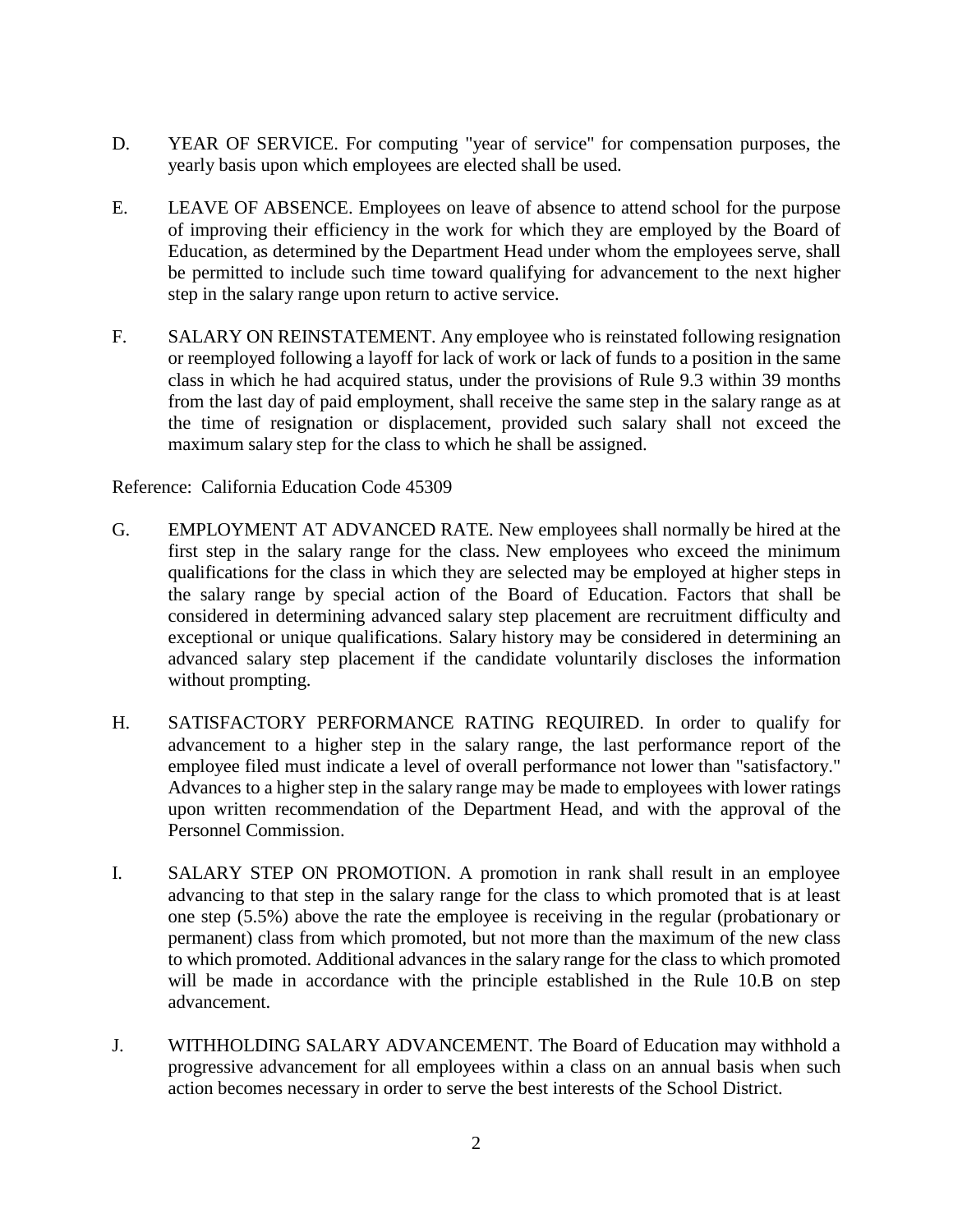# **10.2 SALARY AFTER POSITIONS OR CLASSIFICATIONS ARE RECLASSIFIED OR NEWLY CLASSIFIED**

- A. UPWARD. Salary eligibility shall be determined when an incumbent has been placed in a higher class and at which time his/her rate will be adjusted to the nearest higher amount in the new range; however, the increase shall not be less than an amount equal to a one-step increase (5 1/2 percent) in the incumbents present salary rate, provided that such an increase is not more than the maximum salary range rate for the higher class.
- B. DOWNWARD. When a regular classified employee, whether probationary or permanent, is demoted to a position in a lower salary range by an action of the Commission to a newly classified or reclassified position, and the employee has been performing satisfactorily, and no vacancy exists to which he can be transferred without a salary change, the employee's salary shall be continued as a Y-rate. The Y-rate shall terminate on the earlier of these dates:
	- 1. The effective date of an annual salary increase which results in the Y-rate falling within the salary range of the class to which the position was reclassified.
	- 2. The date a vacancy exists in the same class from which the employee was Y-rated; if the employee does not accept the vacancy, but elects to remain in his present position, the Y-rate shall terminate.
	- 3. On the date the Y-rate terminates, salary eligibility shall be determined when an incumbent has been placed in the lower class and at which time his/her rate will be adjusted to the nearest dollar amount of his/her current salary rate provided it does not result in an increase that is more than the maximum salary range rate for the lower class nor an amount equal to more than a one-step increase (5 1/2 percent) in the incumbent's present salary.
- C. AT THE SAME LEVEL. Incumbents shall remain at the same step.

# **10.3 REALLOCATION OF A CLASSIFICATION**

A. A reallocation of a classification is a change from one salary range to another salary range and includes all positions allocated to the class at the time of the change. Reallocation is based on (1) findings that compensation for a classification are significantly different from market survey data (2) maintenance of the organization's internal relationships with other classifications within and among job families of the classification plan or (3) reallocation of a classification's salary range due to negotiations with a bargaining unit. The Personnel Commission Executive Officer shall determine and direct the methodology for reallocation studies and make recommendations to the Personnel Commission.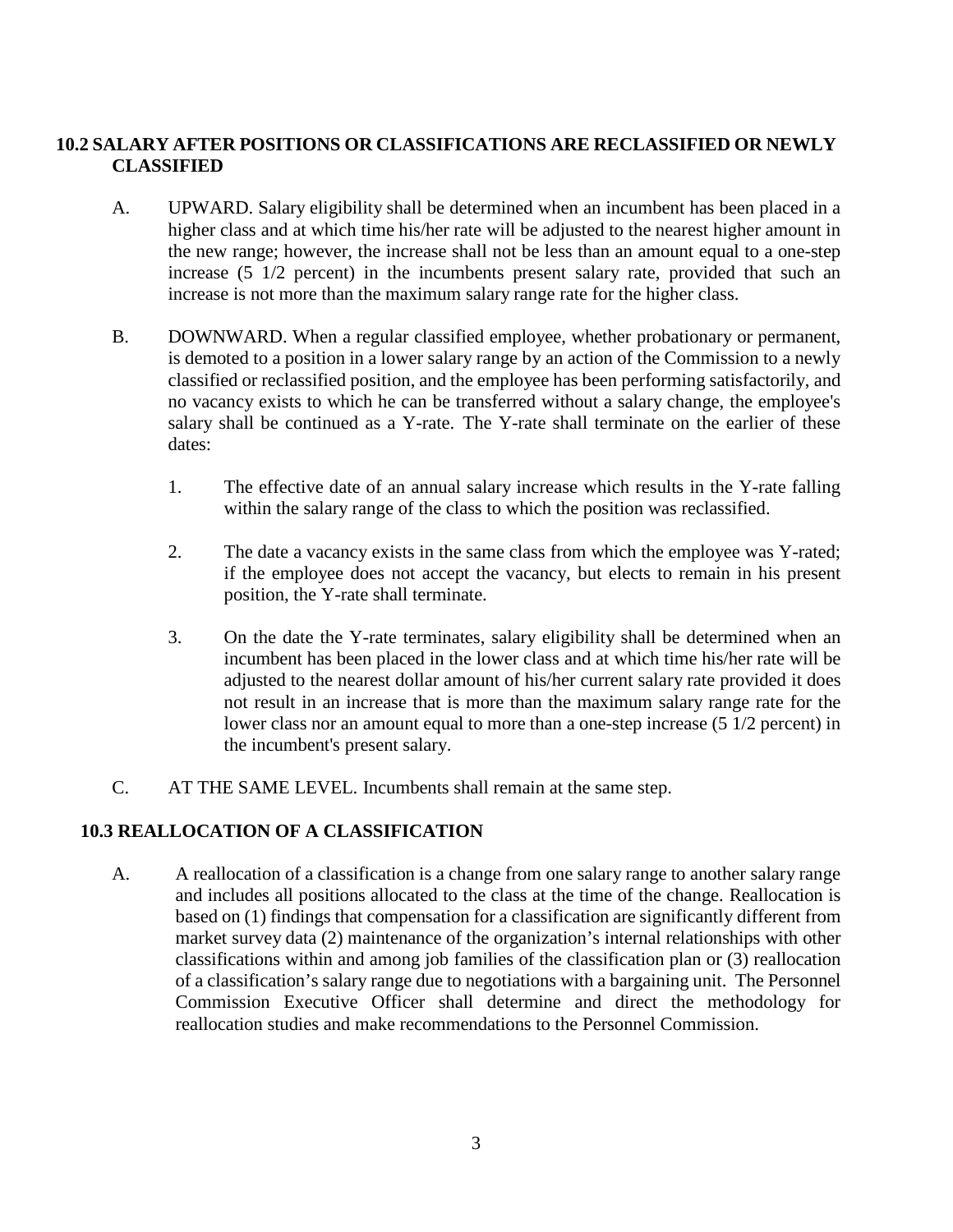- B. When a class is reallocated to a higher salary range, each regular incumbent shall be placed on the step in the higher range that they had reached in the lower range. A change in an employee's rate resulting from a reallocation shall not change their step increment date.
- C. When a class is reallocated to a lower salary range, an employee's salary may be continued as a Y-rate as outlined in section 10.2.B.

# **10.4 SEQUENCE OF IMPLEMENTATION OF SALARY ACTIONS**

- A. When step advancement, reallocation, reclassification, promotion or demotion from or within such class become effective on the same date, incumbents affected by more than one action shall receive salary adjustment for each action in accordance with the following sequence
	- 1. Step advancement
	- 2. Increase or decrease based on reallocation or reclassification of the class.
	- 3. Increase or decrease based on promotion or demotion

# **10.5 CIVIC CENTER AND ADDITIONAL SCHOOL ACTIVITY ASSIGNMENTS**

A. ELIGIBILITY FOR ASSIGNMENTS. Classified employees shall be eligible to receive assignments for work at Civic Center or additional school or community activities in addition to their regular work assignments.

An employee may receive a Civic Center or additional school or community activity appointment whose regular assignment is concurrent with or overlaps the time specified for the additional activity. However, payments for the additional activity will be made only for the actual time worked in excess of the regular daily assignment.

- B. PRIORITY OF ASSIGNMENTS. Priority for such assignments shall be given to employees whose regular permanent assignment most closely matches the duties performed. However, when employees in such classes are not available, other classified employees may be used.
- C. COMPENSATION IN EMPLOYEE'S CLASS. If the assignment is for work that would be within the scope of the classification of the employee, the employee shall be paid at his regular rate.
	- D. OVERTIME RATE. Work performed under the provisions of this section shall be compensated as provided under the provisions of Rule 10.4 (Overtime Rule.)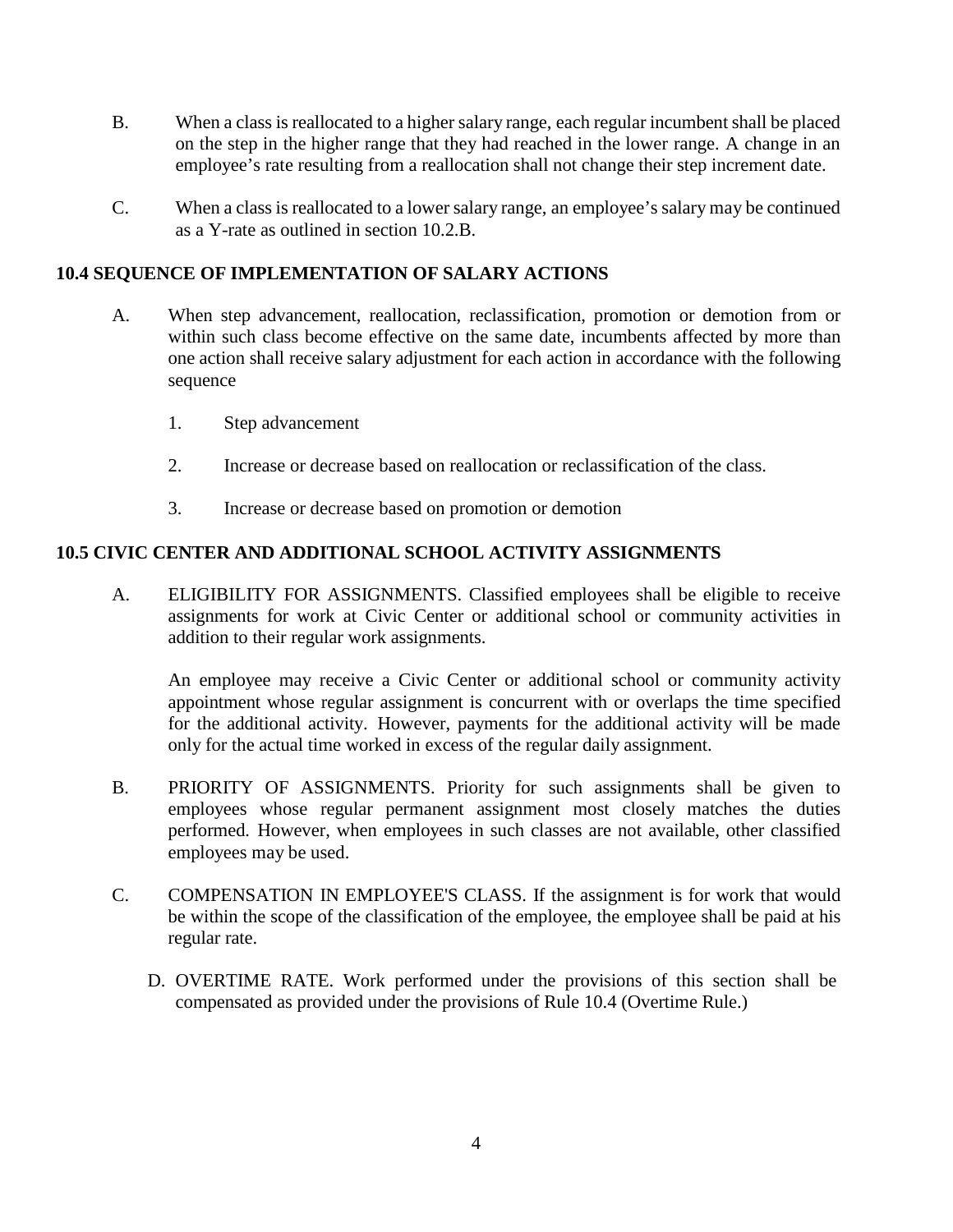### **10.6 OVERTIME**

- A. LIMITATION ON OVERTIME WORKED. Overtime is permitted when required and authorized. No employee shall be required or permitted to work overtime unless such overtime work is authorized by the responsible supervisor. Such overtime shall be approved and reported according to procedures established by the Assistant Superintendent, Human Resource Services, and the appropriate department head. No fulltime employee shall work during the period Monday through Thursday more than eight hours beyond his regular assigned time nor more than 20 hours overtime a calendar week, except with the approval of the Assistant Superintendent, Human Resource Services, or the appropriate department head. Time limitations in this rule do not apply to overtime caused by extraordinary emergency such as fire, flood, earthquake, or danger to life and property, or to work upon public, military or naval works of defenses in time of war, as set forth in Section 17, Article XX of the State Constitution.
- B. RATE OF COMPENSATION FOR OVERTIME. Overtime shall be paid at the rate of time and one-half of the employee's regular rate of pay when the overtime was worked. Payment may be either in cash or in compensating time off, as determined by the employee's department head or his designated representative. Cash payment shall be made no later than the end of the pay period following that in which the overtime was worked. Compensating time off shall be taken not later than 12 calendar months from the date the overtime was worked, and subject to the approval of the employee's department head or his designated representative. Upon termination of employment, any accrued compensating time off may be paid in cash at the employee's pay rate when the overtime was worked.
- C. HOURS OF EMPLOYMENT. Except as may otherwise be provided in Education Code Sections 45127, 45128, 45131, and 45132, overtime shall be computed on the basis of compensated hours of employment in the classified service of the school district in excess of eight hours in any one day or in excess of 40 hours in any calendar week. To be compensable overtime must be ordered and worked.
- D. HOLIDAYS. Employees who perform authorized work on days declared to be holidays shall receive compensation at the rate of time and one-half for the holiday. Time and onehalf compensation shall be paid in addition to the pay to which the employees may be entitled under Rule 10.6. If a holiday falls on a day Monday through Thursday, the limitation of eight hours of overtime during that period shall be increased by the amount of the reduction of the work week due to holidays.
- E. ASSIGNMENT OF OVERTIME. Overtime shall be equitably distributed among qualified members of a given work unit as the circumstances will permit. Need, seniority, availability, and fitness are proper factors in making this distribution.
- F. EXCLUSION OF SUPERVISORY, ADMINISTRATIVE, OR EXECUTIVE POSITION. Notwithstanding the provisions of Education Code Sections 45127 and 45128, and in accordance with Education Code Section 45130, the Personnel Commission may designate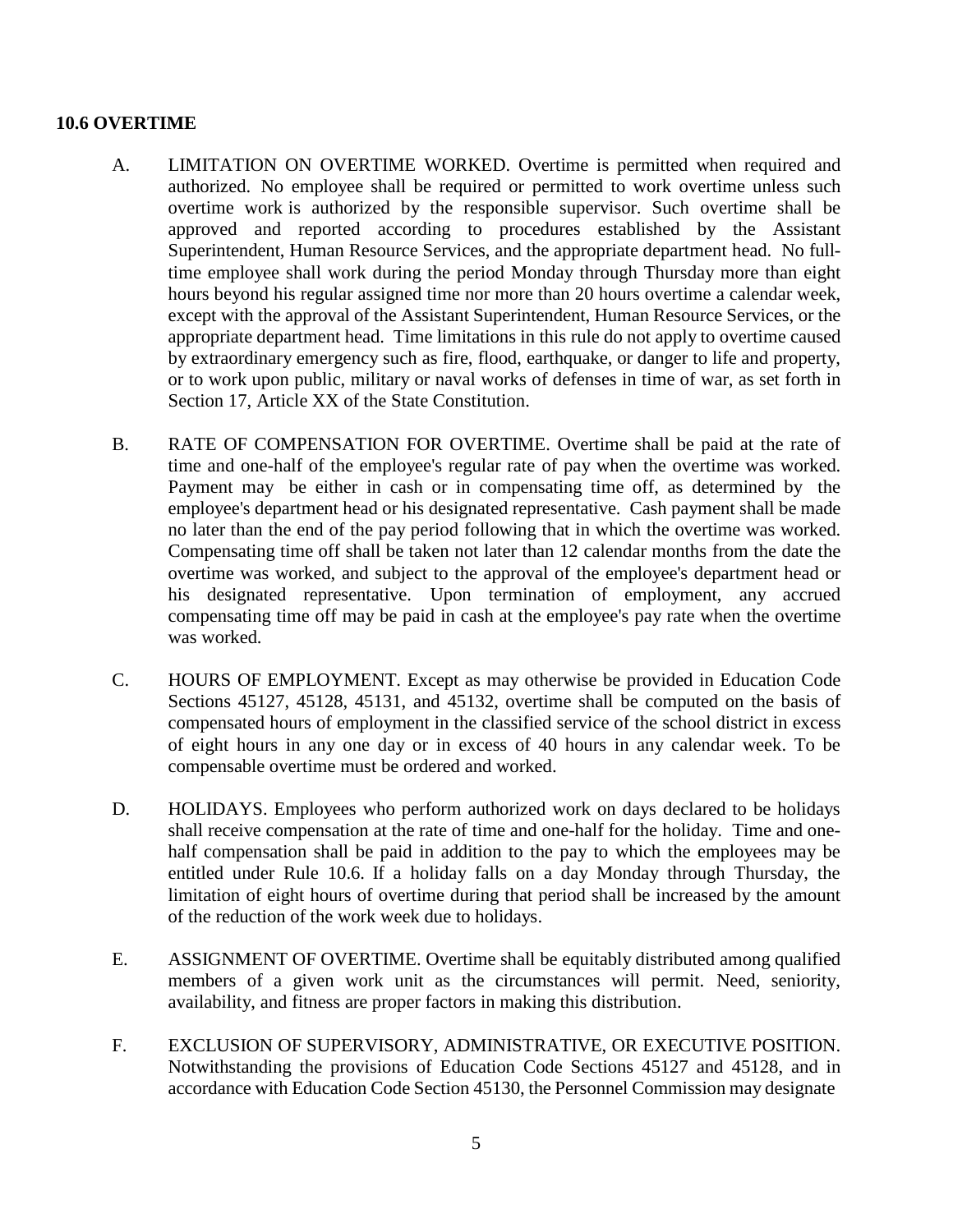classes to be management positions of a supervisory, administrative, or executive nature, having found that the duties, flexibility of hours, salary, benefit structure, and authority of such positions or classes are of such a nature that they should be set apart from those which are subject to the overtime provisions, and that employees serving in such excluded positions or classes will not be unreasonably discriminated against as a result of the exclusion.

Exemptions to the exclusion of employees in these classes from the overtime payment provisions to this rule shall be made by prior authorization of the Board of Education.

## **10.7 PART-TIME EMPLOYEES**

When requested by the Superintendent and so designated by the Personnel Commission, individual substitutes, short-term, or limited-term employees, including those in provisional status, may be authorized benefits accorded regular classified employees by the Board of Education under Section 45136 of the Code.

## **10.8 HOLIDAYS**

- A. ELIGIBILITY FOR HOLIDAY PAY. Holiday pay will not be due or granted to otherwise eligible employees under the following circumstances:
	- 1. When a holiday immediately precedes the first day of employment or assignment, either as a regular or limited term employee.
	- 2. When a holiday immediately follows the termination of employment or assignment.
- B. RATE OF PAY. Holiday pay shall be at the rate the employee would have received had the day not been a holiday.
	- 1. When a holiday immediately follows the completion of a specific assignment by a regular employee in a position other than the one to which he is regularly assigned the employee shall be compensated for the holiday at the rate of his assignment immediately preceding the holiday.
	- 2. When a holiday immediately precedes the first day of service by a regular employee in a new assignment on a permanent basis, the employee shall be compensated for the holiday at the rate of his assignment immediately preceding the holiday.
- C. HOLIDAYS DURING CHRISTMAS RECESS. Employees whose regular assignments do not require their attendance at work during the Christmas recess period, but who have been compensated for any portion of the working day next preceding or immediately following the recess period, shall be entitled to pay for legal holidays. Assigned time shall be the basis for all holiday pay.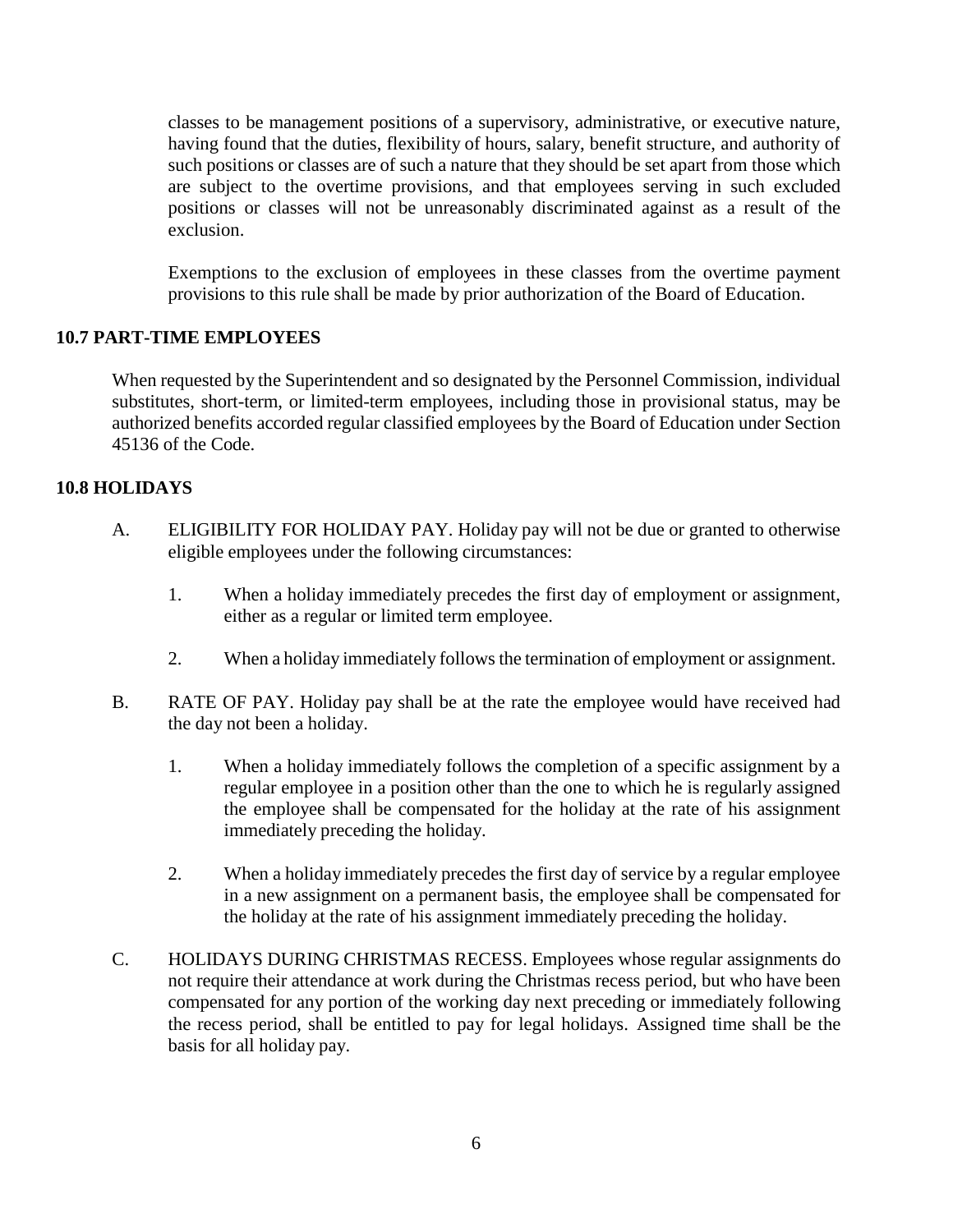- D. HOLIDAY ON WEEKEND. When a holiday falls on the first day of an employee's weekend, the employee shall observe the immediate preceding day as though it were a holiday, when a holiday falls on the second day of an employee's weekend, the employee shall observe the following day as though it were a holiday. The two days that employees are not regularly required to work when they are assigned to an atypical workweek will be considered their "weekend."
- E. HOLIDAY ON VACATION OR PAID LEAVE. When a holiday occurs while an employee is on vacation or a paid leave of absence, the holiday shall be paid as a holiday and not charged against any leave benefits.
- F. PAID MILITARY LEAVE. Paid military leave shall not be deemed to be paid leave of absence for purpose of this rule.
- G. HOLIDAY PAY FOR WORKING EXCLUDED EMPLOYEE. If a person serving in an excluded position is required to work on a designated holiday, he/she shall be paid in addition to the regular pay for the holiday, compensation, or be given compensating time off, at a rate not less than his/her normal rate of pay. (Education Code 45130.)

# **10.9 PAY DIFFERENTIAL FOR SHIFT WORK**

- A. SHIFT DIFFERENTIAL RATES.
	- 1. All persons in the classified service whose regularly assigned time requires them to work between the hours of 5 p.m. and 12 midnight shall be paid shift differential pay (AA) for each hour or portion of an hour worked; and those whose regularly assigned time requires them to work between 12 midnight and 7 a.m. shall be paid shift differential pay (BB) for each hour or portion of an hour worked. No shift differential pay shall be paid to an employee whose regular shift ends at or before 6 p.m. nor to an employee whose regular shift starts at or after 6 a.m.
	- 2. DIFFERENTIAL PAY ON DAYS WORKED. If an employee is regularly assigned to work between 5 p.m. and 7 a.m., less frequently than five days a week, shift differential pay shall be paid only for those days on which such work is done.
	- 3. FIRST DAY EFFECTIVE. Shift differential pay shall be paid effective the first day that an employee is assigned to work between 5 p.m. and 7 a.m.
	- 4. TEMPORARY DAY ASSIGNMENTS. Employees assigned to shift work on a continuous basis who are nevertheless ordered to temporary day time work for periods of not to exceed 20 working days each shall suffer no reduction in compensation by reason of the temporary change. Shift differential pay shall terminate effective the first day that an employee is reassigned to day time work hours.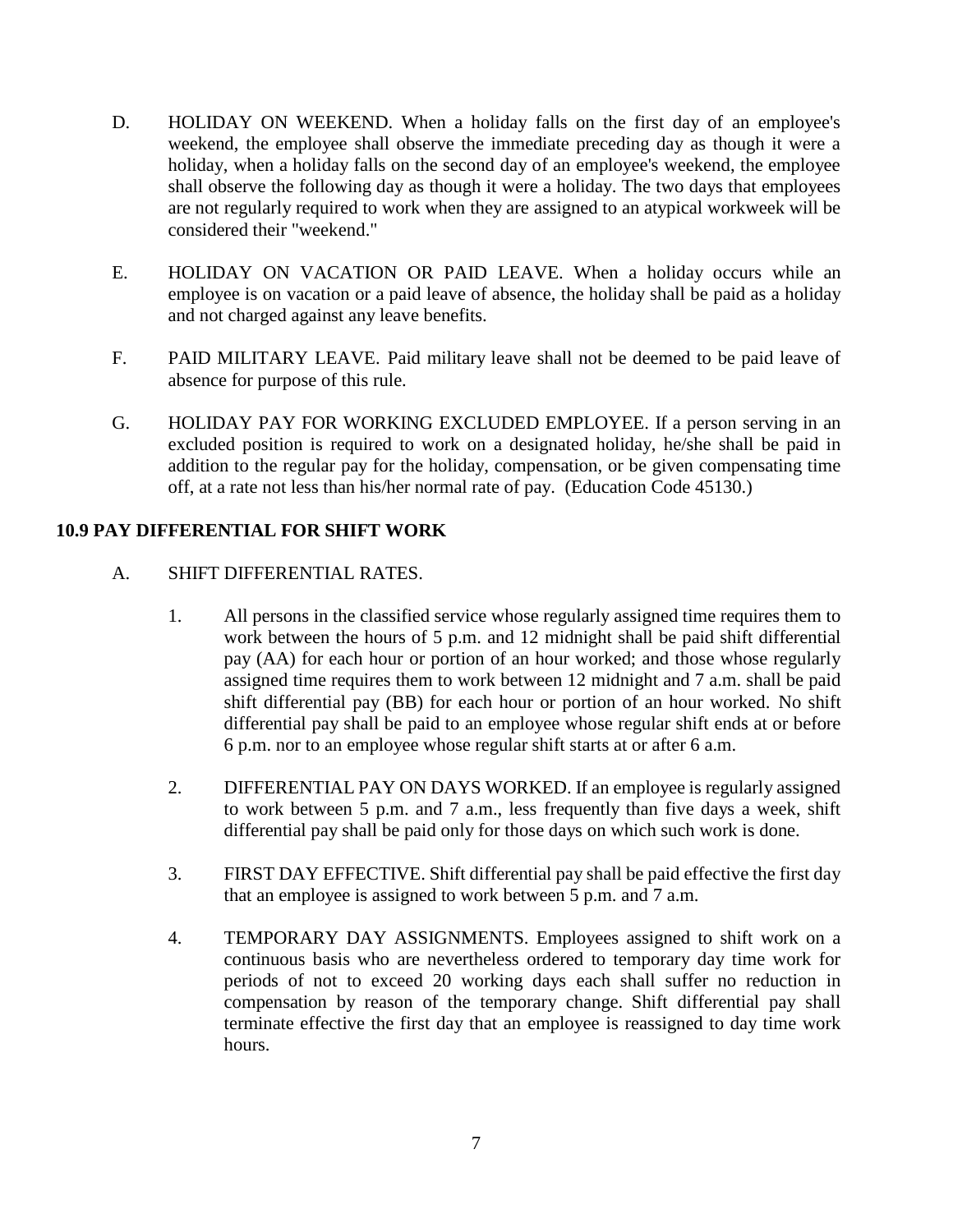- 5. OVERTIME RATE. Overtime work performed between 5:00 p.m. and 7:00 a.m. shall be paid at the appropriate rate for overtime as provided in Section 10.6.B.
- 6. TEMPORARY ABSENCE. Employees assigned to shift work on a continuous basis who are temporarily absent on a paid basis shall continue to receive shift differential pay for not to exceed ten working days, except as provided in Paragraph 7 of this section rule (Vacation) and Rule 12.7 (Absence Because of Appearance in Court.)
- 7. VACATION. Shift differential pay for an otherwise eligible employee while receiving vacation benefits shall be paid in accordance with the provisions of Rule 12.18.

# **10.10 SALARY DIFFERENTIAL FOR CERTAIN DUTIES**

A. Classifications in a series shall be separated by at least two salary ranges. Classifications serving in a lead capacity shall be separated by a minimum of three salary ranges above the highest-level subordinate. Supervisory, confidential and management classifications shall be separated by a minimum of four salary ranges above the highest-level subordinate. Market data may dictate differences above these minimums.

Reallocations required to conform to this policy shall be authorized simultaneously with any reallocation of an existing classification or establishment of a new classification.

- B. An employee serving in a position designated as confidential but the classification is not, shall receive compensation equal to two salary ranges above the specified salary range for the classification. The confidential differential shall be earned as long as the position remains designated as confidential.
- C. Work Week Including Saturday or Sunday Differential

An hourly differential pay will be paid for hours regularly assigned on Saturday and/or Sunday.

# **10.11 CAREER INCREMENT**

Classified employees are eligible for career increments as established by the Board of Education. Classified employees are eligible for career increment compensation following completion of 14, 19, 24, and 29 years of service with the Long Beach Unified School District. Career increment compensation rates can be found in the current published Classified salary schedules.

A. A credited year of service is one in which at least fifty percent (50%) of the pay periods are creditable. A creditable pay period is one in which the employee is compensated for at least seventy-five percent (75%) of the working days in the pay period.